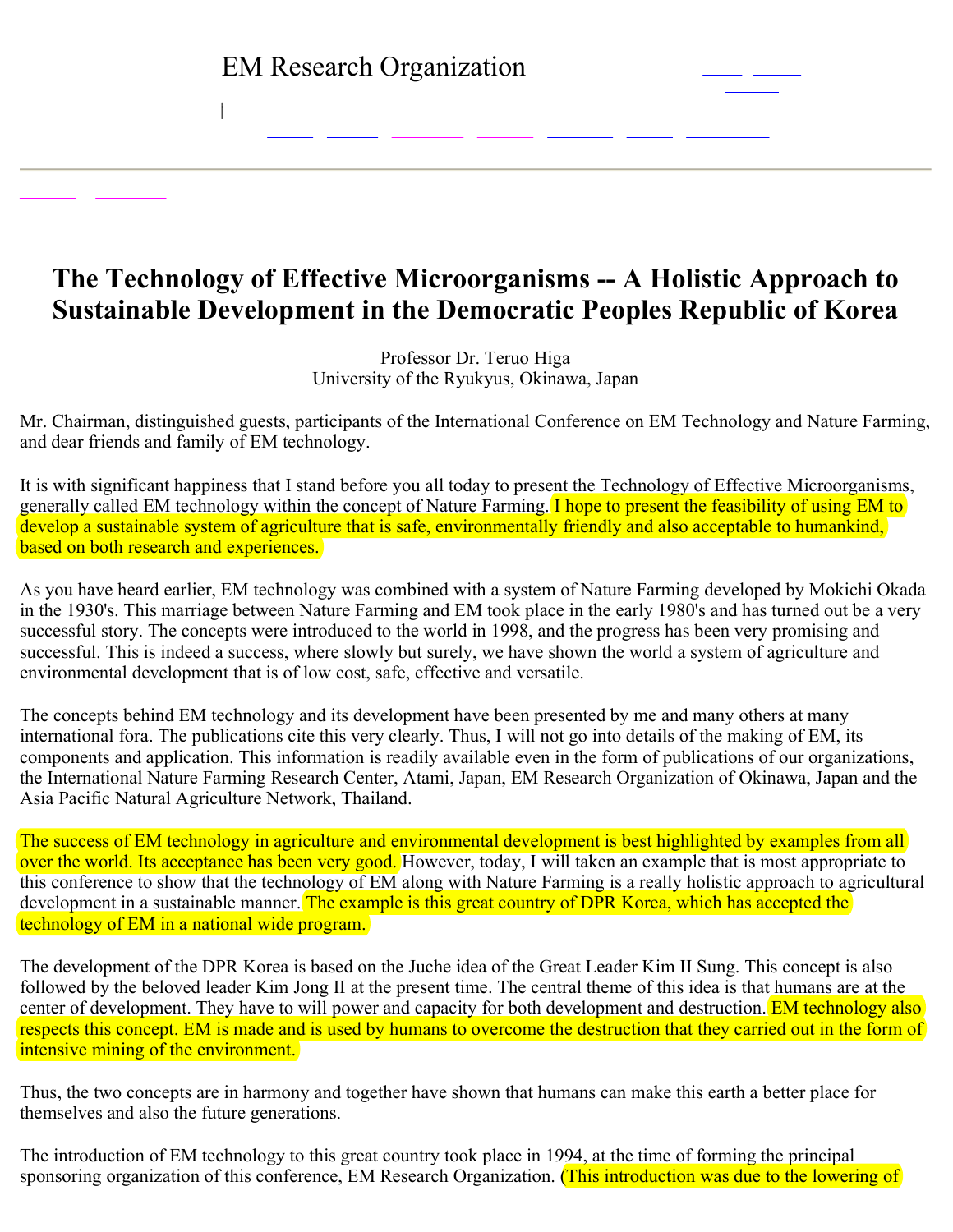## agricultural productivity in DPR Korea from 1990 due to both natural and man made disasters.)

The first introduction of EM technology to the DPR Korea took place under the auspices of the Central Committee of Korean General Association in Japan. At first, there were many objection, even within the Central Committee of the Korean General Association. However, due to the diligence and fore thought of Dr. Hyon Sung Bae, Vice Chairman of the Korean Association of Science and Technology of Japan, who had experienced the benefits of EM, the technology was accepted by the DPR Korean authorities as a national project.

At the inception, the EM to DPR Korea was supplied through the good offices of the International Nature Farming Research Center in Japan. They also sent technical officers to develop the program. Demonstration farms were established and case studies were carried out, all with resounding success within one year of introduction. Thus the demand for EM grew rapidly within DPR Korea. However there was a serious problem of supply due to financial difficulties, although the Central Committee of the Korean General Association made all possible attempts to rectify this situation.

In 1995, DPR Korea experienced one of its worst natural disasters -- a nationwide flood. Soon after this in the latter part of 1995, I received an official invitation from the Central Committee of Korean General Association, stating that fields that were supplied with EM were not seriously damaged by the flood. They saw for themselves the effectiveness of EM and requested further help, although there were financial difficulties.

Although I wanted to help, there were problems of communication due to the absence of any form of official contact between DPR Korea and Japan. Travel to DPR Korea by officials, including professors such as myself were not permitted. However, the mass media highlighted the food problems of this great country and thus I made the first visit in April, 1996, as the President of the Earth Foundation of Japan.

The first visit was indeed a bitter experience for me. I saw devastated fields and broken bridges everywhere due to the damage by floods. The excessive use of chemicals had destroyed the agricultural ecosystems, which had resulted in greater damage. The national income of the country was affected and agricultural inputs such as fertilizers were beyond the reach of the farmers. Soils could not be improved and diseases in crops, especially rice, was rampant. Farmers were selling all that they could, even the straw for extra income, while others were burning this valuable organic matter for warmth in winter. Thus organic matter contents of soils were being depleted with no solution for rectification. The result was that productivity was declining steadily, although the hardworking farmers strived to enhance production. This was similar to the situation in Okinawa, my homeland, just after the second world war.

The disasters facing DPR Korea were imminent. This was foreseen internationally as a disaster of a great country. Thus, I promised to supply EM with the establishment of an EM production unit. Thus an agreement was reached between the officials of the Academy of Sciences of the DPR Korea and EM Research Organization of Okinawa for active support and participation. This resulted in the use of EM for 50 thousand hectares of land for the first time in 1996, just four years ago.

Nature was not kind to this country again in 1996. Another flood was experienced this year. However, the fields using EM were not extensively damaged, nor were affected by pests and diseases, as expected after a flood. Hence I was determined to help this great country by establishing an EM factory. This was made possible by the generosity of the Central Committee of Korean General Association in Japan and its affiliates. In the rice season of 1997, the new EM factory supplied 50 thousand tons of EM for 300 thousand hectares. The bountiful harvest that year showed the effectiveness of EM very clearly.

The EM factory was expanded in 1998 to a capacity for supplying EM to over 600 thousand hectares of rice fields. This was a relief and the stories of food shortages were less evident. It was also a relief to all the people of DPR Korea to learn that there was a simple and effective way to overcome food shortages, which helped the development of the nation.

The culmination of this cooperation took place in 1999. The Government of DPR Korea, the Central Committee of Korean General Association of Japan and EM Research Organization of Okinawa, Japan founded the International Friendship EM Research Center as an event of the 50th anniversary of Nation Foundation. The production capacity of the EM factory was further enhanced to make EM for over 1 million hectares of land, which yielded over 5 million tons of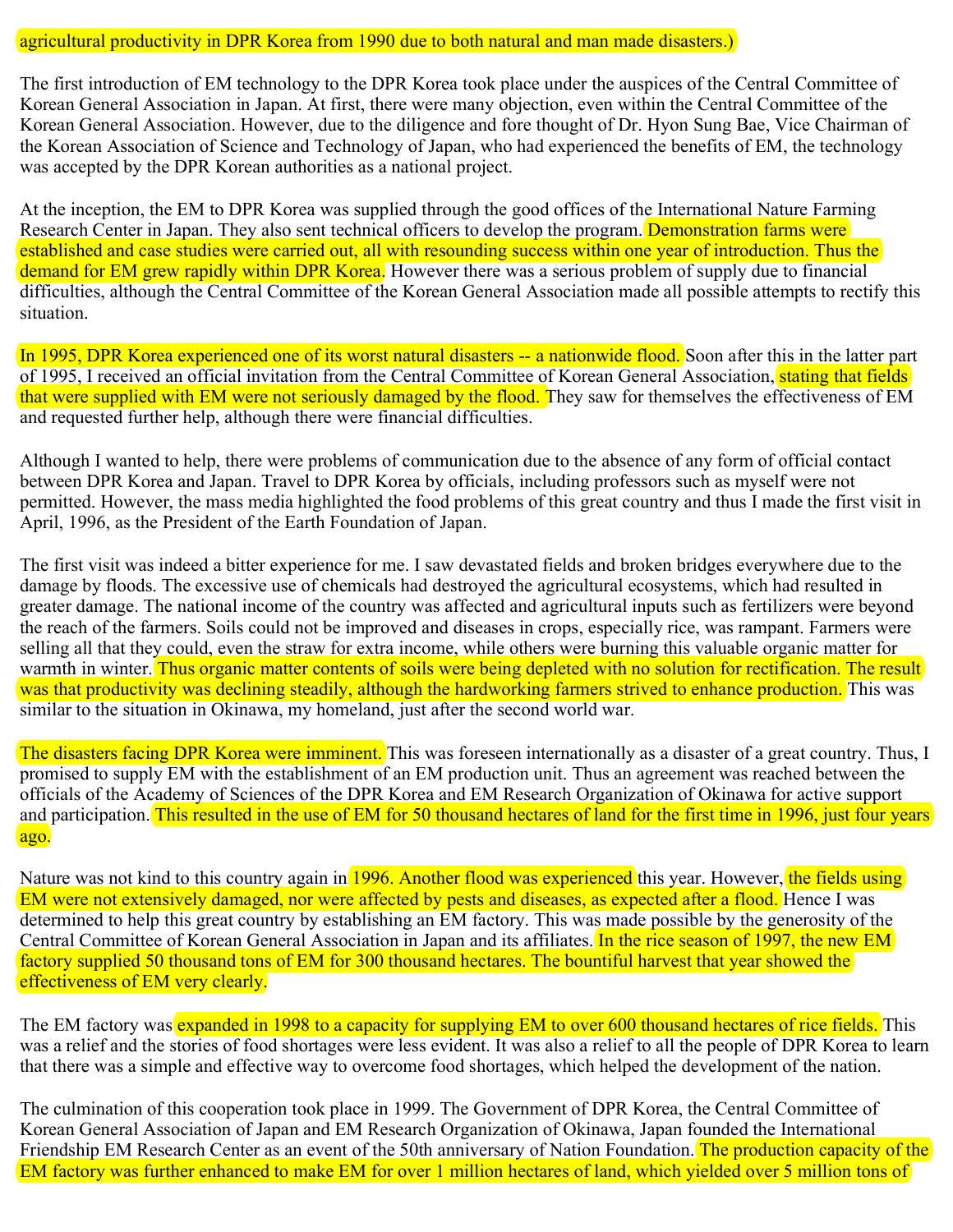rice. Thus a good harvest was procured in 1999. Although there are still some shortcomings in selected pockets of land within the country, the situation has improved dramatically and I am sure that this great country will have all of its food requirements in the very near future.

This development seems a fairy tale. However, the progress was not easy. There was much opposition, especially from sources such as the Japanese Society of Soil Science and Plant Nutrition. These organizations emphatically denied the benefits of EM, and all who were not in favor of EM provided incorrect information to the world, including the DPR Korea. However, with foresight and national interest in mind, the Great Leader Kim Jong II decided to use EM in DPR Korea. His Excellency realized the benefits of EM and thus a national project was launched with His Excellency's blessings and guidance. This has helped reduce the crisis of food in this great country, which was reported everywhere. This fact is also evident by the absence of any food aid in the historical talks held on the 13th of June, 2000 between the leaders of the two Koreas. This is indeed a landmark, and we do respect the great leader Kim Jong II for his wise decisions and forethought for the welfare of his people.

There is a very famous saying, "Agriculture is the holiest industry of nation, and is the foundation of its society." This is true in all countries. Historically agriculture was used to produce food, make farmers rich and also preserve the environment. However, with time, this system changed to one of destruction. The advent of the excessive use of agrochemicals disturbed the ecosystems. The toxicity problems of heavy metals was enhanced by the use of pesticides, which activated free radicals. Thus, fundamentally, the soil was made to discharge harmful compounds rather than nutrients. The accumulation of these chemicals, especially the residues of toxic agrochemicals affected the health of animals and even humans. Hence the destructive nature of agriculture was recognized, and is now reported widely in many international publications.

The toxicity problems was annexed with another harmful aspect in the recent past. This was the use of gene modifications. This system looks only at plants and not the entire ecosystem which is responsible for productivity and sustainability. This unlawful and haphazard use of techniques, such as gene modifications and transfers have compounded problems. A clear example is the development of herbicide tolerance in crops, and this has led to greater use of these toxic compounds. This was experienced by me in the United States of America last month. Although gene recombinations are likely to enhance production, expand agriculture in marginal conditions and even enhance shelf life crops, all these are based on simple preliminary studies. Thus there is an acute danger of unwanted use of these techniques, without proper testing. This fact was made evident last month, at the International Scientific Conference of the International Federation of Organic Agriculture Movements (IFOAM) held in Switzerland.

In contrast to the above, the technology of EM is simple, comfortable, of low cost with high efficiency and helps achieve sustainability. The most important factor is that the technology has been well proven to work marginal conditions, and under farmers conditions. Although some studies even in leading universities of the world do not show the effectiveness of EM in pot studied, which scientist tend to work with, farmers in these countries use EM very successfully. Thus, is this not proof of success and easy adoption? Farmers are the best judges of successful experimentation and production.

The above concept was well understood by the authorities of DPR Korea. EM was therefore chosen to be one component of the General National plans for agriculture of this country. The other were selective breeding, selecting of crops to match environments and base preparation. This, we are told was decided under the guidance of the great leader Kim Jong II, the General Secretary of the DPR Korea. It is indeed a commendable feature and we respect His Excellency for this wise decision.

The world today is being pressurized to produce more food form diminishing resources. This is by using excessive amounts of agrochemicals. However, the folly of these techniques have been realized by the western world, and countries such as Denmark, Switzerland and Austria are restricting the use of agrochemicals and switching to natural methods. However, these changes are also beset with problems with no proper planing to counteract the lower production and high costs.

It is with humility that extend the Technology of EM to such situations. EM has a holistic beneficial impact on agriculture and sustainability of ecosystems. Experience in DPR Korea has shown that natural hazards have been reduced with the initiation of using EM. Application of EM in winter raises soil temperatures due to microbial activity. This facilitates the growth of crops such as winter wheat even under cold conditions. The extents of cultivation have expanded especially with wheat, and the residues are used as organic matter for the succeeding rice crops in summer. This not only